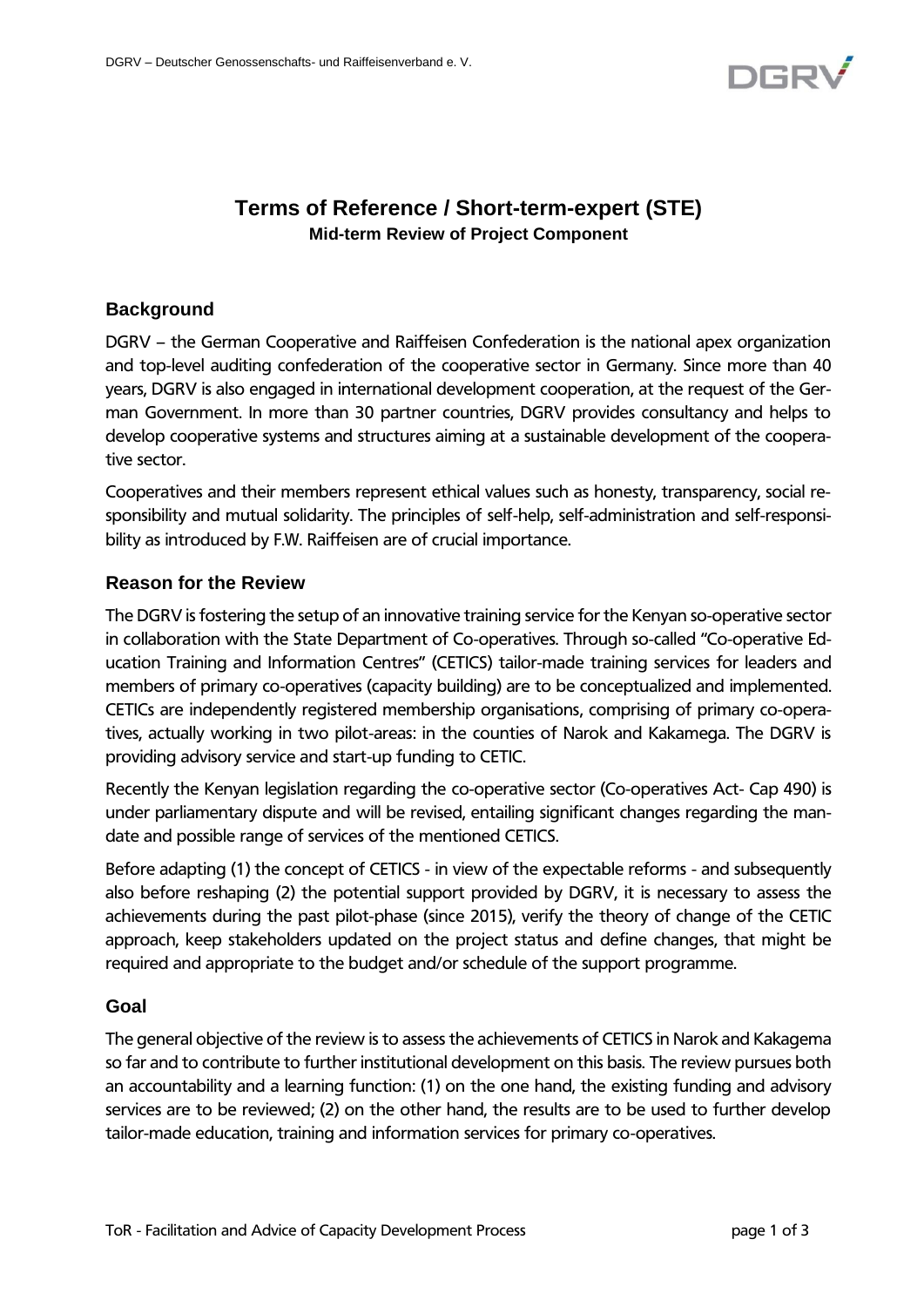Specifically, the review should look at five central topics:

- **Benefits for** and performance of the **primary cooperatives** addressed by CETICs
- Institutional set-up and **performance** of CETICS as key players in the field of action 'education, training and information services' for primary cooperatives.
- **Governance** structures and processes relevant to CETICS
- The existing funding and advisory **services of DGRV** and local/national stakeholders
- Participatory formulation of concrete **proposals** for the adaptation of future support mechanisms

### **Methodology**

This review uses a theory-based approach in a mixed-methods design that includes the following elements:

- (1) quantitative elements
	- a. survey of selected cooperatives with and without staff trained at CETICs
	- b. portfolio analysis of services provided by the CETICs
	- c. portfolio analysis of services provided by DGRV
	- d. review of financial performance and sustainability
- (2) qualitative elements
	- a. interviews (preferably on-site, eventually, if feasible, also virtually) with local experts and stakeholders (county government executives, cooperative officials, etc.)
	- b. focus group interviews (e.g., cooperative members, trainers, etc.)
	- c. usability test of an exemplary training product
	- d. institutional performance check of the CETICs

## **Products**

- 1. Inception Report (5-7 pages) (English): The inception report is intended to provide information on how the ToR can be achieved and review questions can be answered. Necessary changes/specifications of review goals and questions identified during the preparatory phase are made in mutual agreement with the project.
- 2. Final report (max. 30 pages, English) by September  $30<sup>th</sup>$  2022: summary, introduction, review methodology, explanation of the analysis results, taking into account the ToRs and specific questions, conclusions and recommendations for possible project adjustments, appendices.
- 3. Power point presentation to summarize key elements of final report to be used for presenting review results to local stakeholders.

## **Qualifications**

- **Education/training**: University degree (Master) in Business Administration or related fields
- **Language**: Fluent knowledge of English; German and Swahili would be an asset
- **Proven Professional experience**:
	- o Five years' experience in field research and institutional analysis in African rural contexts
	- o Five years' experience in adult education and training for capacity development of grassroot-organizations